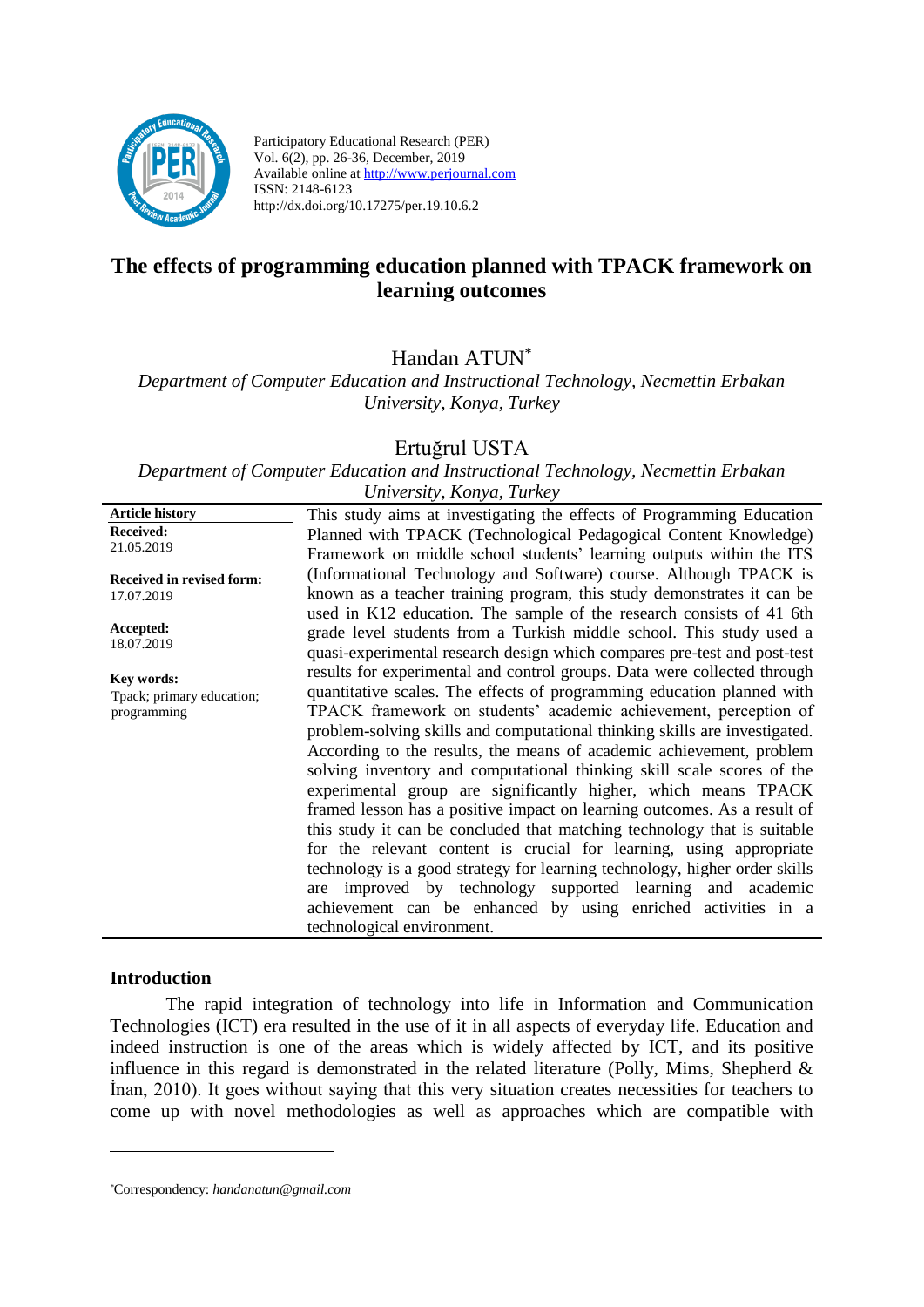technological tools (Oster-Levinz &Klieger, 2010). Recently, many undergraduate programs have included the "Educational Technology" course in order to increase the effective use of technology in teaching and learning processes. However, it would not be wrong to state that teachers have not yet internalized the vital skills pertaining to technology in education as desired meaning that undergraduate programs are still not satisfactory for teacher candidates (Polly, Mims, Shepherd & İnan, 2010). This may be due to teachers' inability to successfully relate their pedagogical knowledge to their content knowledge. According to Shulman (1987), a teacher should have knowledge of content, general pedagogical knowledge, program knowledge, pedagogical content knowledge, student knowledge, educational content knowledge and knowledge of educational outputs, objectives and values. If technological knowledge is added to the findings of Shulman, the knowledge that the teacher should have according to the requirements of our age will be completed to the full extent. Mishra and Koehler (2006) constituted the Technological Pedagogical Content Knowledge-TPACK as a an alternative in this manner. TPCK was the abbreviation of the known Technological Pedagogical Content Knowledge in the international sense. TPCK was later transformed into TPACK (Thompson & Mishra, 2007) so as to increase the effectiveness of skills of reading and memorizing. Instead of considering technology as a separate field, the TPACK framework draws attention to the relationships, interactions and the convenience and constraints of the teachers' knowledge of content, pedagogy and technology. In this model, content knowledge (CK), pedagogical knowledge (PK) and technological knowledge (TK) are the main information required for teacher development. Besides, when these areas are merged in pairs; Technological Pedagogical Knowledge (TPK), Technological Content Knowledge (TCK) and Pedagogical Content Knowledge (PCK) are formed three of which constitute the model: TPACK (Mishra & Koehler, 2006). Pedagogical content knowledge is related to the learning approach and also choice of the material that best suits the course content (Angeli & Valanides, 2005; Cox & Graham, 2009). Technological Content Knowledge is about what technology should be used to teach successfully and Technological Pedagogical Knowledge is relative to choosing the most appropriate IT tool according to the determined learning / teaching needs (Hu & Fyfe, 2010).

Mishra and Koehler (2006) defined TPACK as the basis for effective teaching by using technology. Besides, the meaning of TPACK includes; concept teaching using technology, pedagogical techniques that use technology through constructivist approaches to teach course content, knowledge of what makes concepts difficult or easy to learn and how these problems can be overcome by technology, knowledge of input and epistemological theories and knowledge of how technologies can be used to build on existing knowledge and lastly to develop new epistemologies or strengthen old ones (Mishra & Koehler, 2006). The ISTE (International Society for Technology in Education) (2007) standards, that 21st century students should have, include the "Digital Citizenship and Technology Practices and Concepts". Students who have "Digital Citizenship" competency give importance to the legitimacy and accuracy of the information they have reached on the internet. They have a positive attitude towards using technology that supports learning and cooperation. Moreover, students should be able to use technological applications, understand pertinent concepts and use new technology to learn via transferring their prior knowledge. One of the ways these standards can be referred to during instruction is producing a lesson plan developed with the TPACK framework. Bearing in mind the pedagogy; the methods that will be resorted to while presenting the input, the content itself and the technology that will be used is crucial in that sense. In fact the harmony of all these three important components is essential as the more there is harmony the more effective and memorable the process becomes. Therefore, TPACK framework enables teachers to make effective lesson plans and at the same time enables

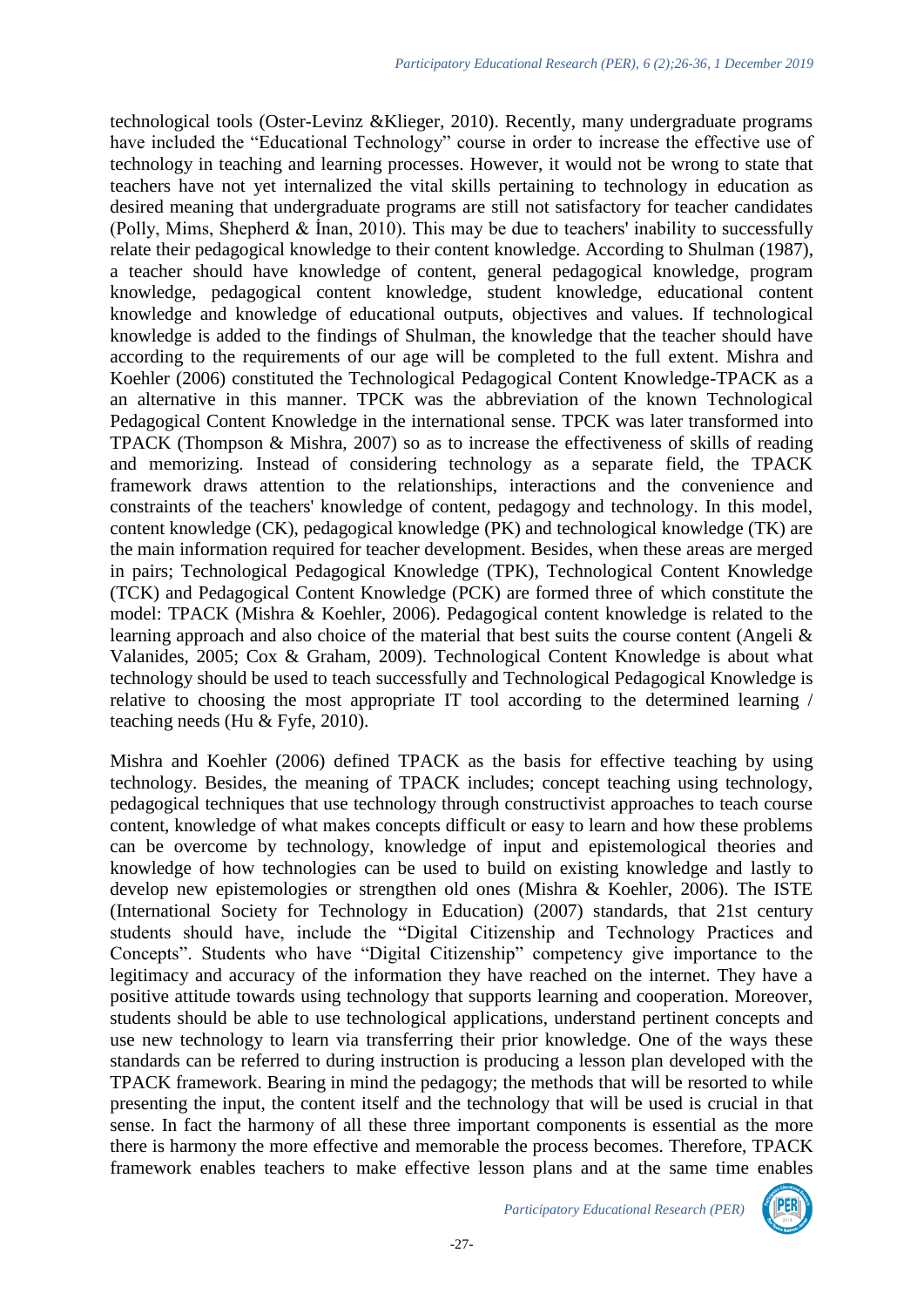students to be successful and productive individuals (Lingenfelter, 2015).

According to Yadin, the programming course is thought to be the hardest course by the students (2011). Thusly to be able to eliminate this prejudice of learners it is decided to support a programming class with TPACK framework in middle (secondary) school. Since problem-solving and computational thinking skills are believed to be the efficient factors in learning/teaching of programming (Bers, Flannery, Kazakoff & Sullivan, 2014; Chao, 2016; Chen, Shen, Barth-Cohen, Jiang, Huang, & Eltoukhy, 2017; Kalelioglu, & Gülbahar, 2014,) they are selected as the determinative skills in this study. The aim of this study to that end is to determine the effects of programming education with the TPACK framework on the learning outcomes of secondary school students.

For this purpose, the following questions will be answered:

- (1) Is there any significant difference between the pre-test and post-test scores of the students in relation to their academic achievement?
- (2) Is there any significant difference between the pre-test and post-test scores of the students in relation to their problem-solving skills?
- (3) Is there any significant difference between the pre-test and post-test scores of the students in relation to their computational thinking skills?

#### **Methods**

This study, which examines the effect of TPACK-supported instruction in terms of different variables in the teaching of Information Technologies and Software course, is carried out by a quantitative method within the framework of quasi-experimental design.

## *Participants*

The participants consist of 41 6th grade students who were studying in 2017-2018 academic year in a rural area in Turkey. The participants are selected due to the convenience and proximity factors for doing research. One of the classes was selected randomly as the control group and the other as the experimental group. In the experimental and control groups, the same teacher was the instructor.

| <b>Gender</b> | <b>Experimental Control</b><br>Group | Group | <b>Total</b> |
|---------------|--------------------------------------|-------|--------------|
| Male          |                                      | 10    | 19           |
| Female        |                                      | 11    | 22           |
| <b>Total</b>  | 20                                   | 21    | 41           |

Table 1. Descriptive features of participants.

As shown in the Table 1, the participants consist of 41 6th grade students (22 boys and 19 girls) aged between 11-13 years. The experimental group consists of 20 students (9 boys and 11 girls) and the control group consists of 21 students (10 boys and 11 girls).

#### *Instructional program*

In order to teach programming to 6th grade students in line with Ministry of National Education's curriculum, two different instruction programs are prepared; one of them for the experimental group, the other one is for the control group. The instruction programs consist of

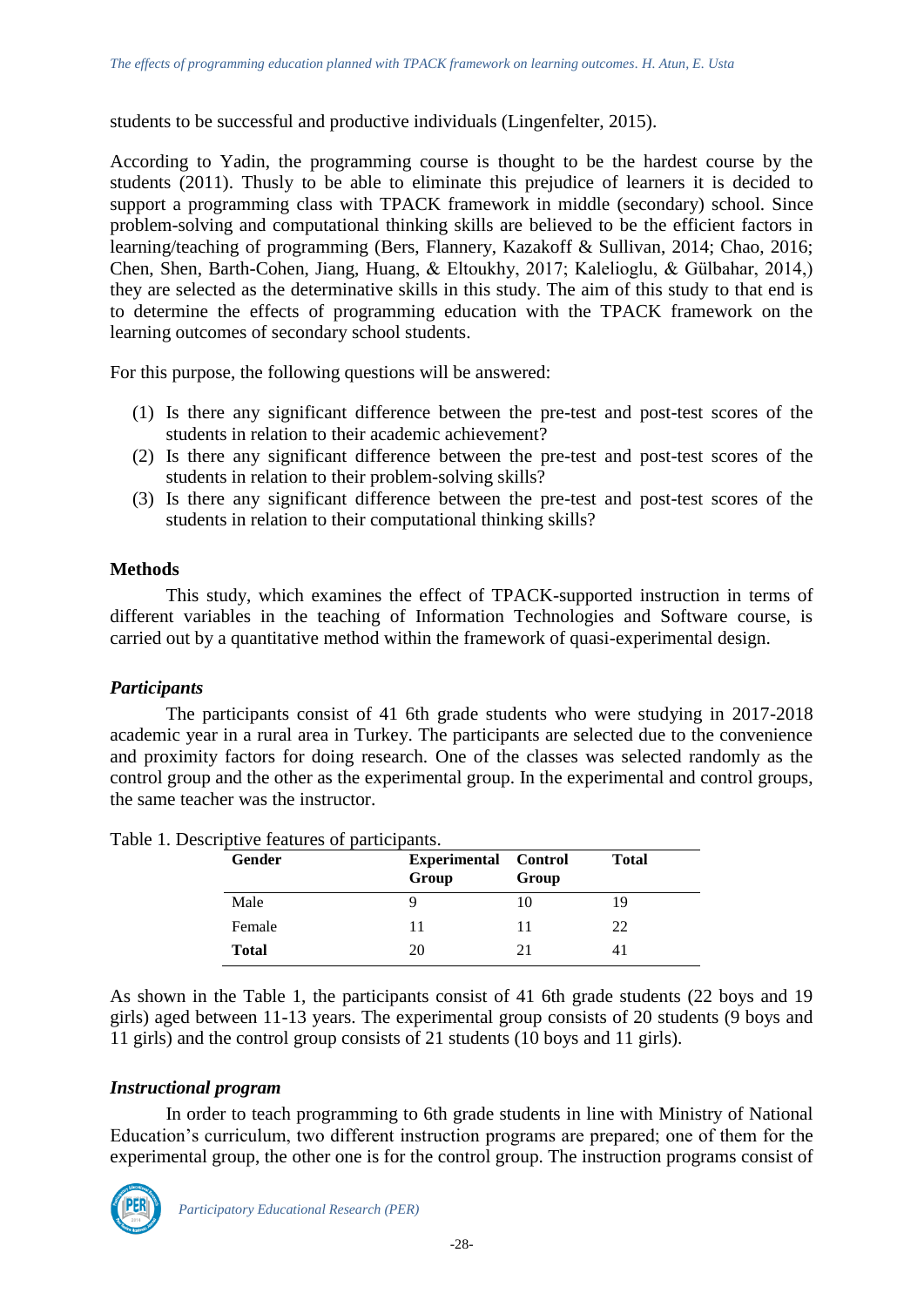14 targeted objectives (TTKB, 2018) characterizing student activity/desired output. The learner:

- Recognizes the interface and properties of the block-based programming tool. [Scratch (scratch.eba.gov.tr), Kodadia2023, Code.org, Codecademy etc. programming platforms are available].
- Describes the functions of a program presented in the block-based programming tool.
- Extracts errors from a program that is presented in a block-based programming tool.
- Develops a program presented in the block-based programming tool according to the given criteria.
- Creates programs that include linear logic structure.
- Tests programs that include linear logic structure and extracts errors.
- Creates programs that contain decision structure.
- Tests programs containing decision structure and extracts the errors.
- Creates programs with multiple decision structures.
- Tests programs that contain multiple decision structures and extracts their errors.
- Creates programs that contain the loop structure.
- Tests programs that include the loop structure and extracts errors.
- Selects the most appropriate decision structures to adapt an algorithm.
- Uses different programming structures to find solutions to complex problems.

The activities for experimental group of the instruction program were prepared based on TPACK Learning Activities for Computer Science (Carton, 2017), which were initially created through the inspiration of the TPACK Learning activities of Harris and Hofer (2009). Some of the activities of both experimental and control group lesson plans are given in the Table 2.

| <b>Activity Type</b>      | <b>Description</b>                                                                                                                     | <b>Coding Platform</b>          | <b>Explanation/Knowledge Type</b>                                                                                                              |
|---------------------------|----------------------------------------------------------------------------------------------------------------------------------------|---------------------------------|------------------------------------------------------------------------------------------------------------------------------------------------|
| Peer feedback             | Students<br>and<br>receive<br>feedback<br>give<br>on<br>programming<br>and<br>projects (Carton, 2017).                                 | Scratch                         | Students login Scratch. They change<br>the activity as they like and save it as<br>a project and write to each other<br>through Scratch. (TPK) |
| Identifying problems      | Students identify real-<br>world problems that can<br>be solved in computer<br>(Carton,<br>environment<br>2017).                       | <b>Blockly Games</b>            | Students gain an idea that animal<br>classification can be carried out on<br>computer. (TCK)                                                   |
| Debugging/Troubleshooting | Students fix problems in<br>computer systems and<br>systematically<br>extract<br>errors in code indexes<br>(Carton, 2017).             | Code.org                        | Students find and correct the errors<br>made by their teachers in the activity.<br>(TCK)                                                       |
| Testing artifacts         | Students systematically<br>test computational works<br>determine whether<br>to<br>criteria and restrictions<br>are met (Carton, 2017). | <b>Blockly Games</b><br>Scratch | Students estimate, test, and correct<br>the code they need to<br>write.<br>(TPACK)                                                             |

#### **Table 2.** TPACK learning activities used in lesson plan

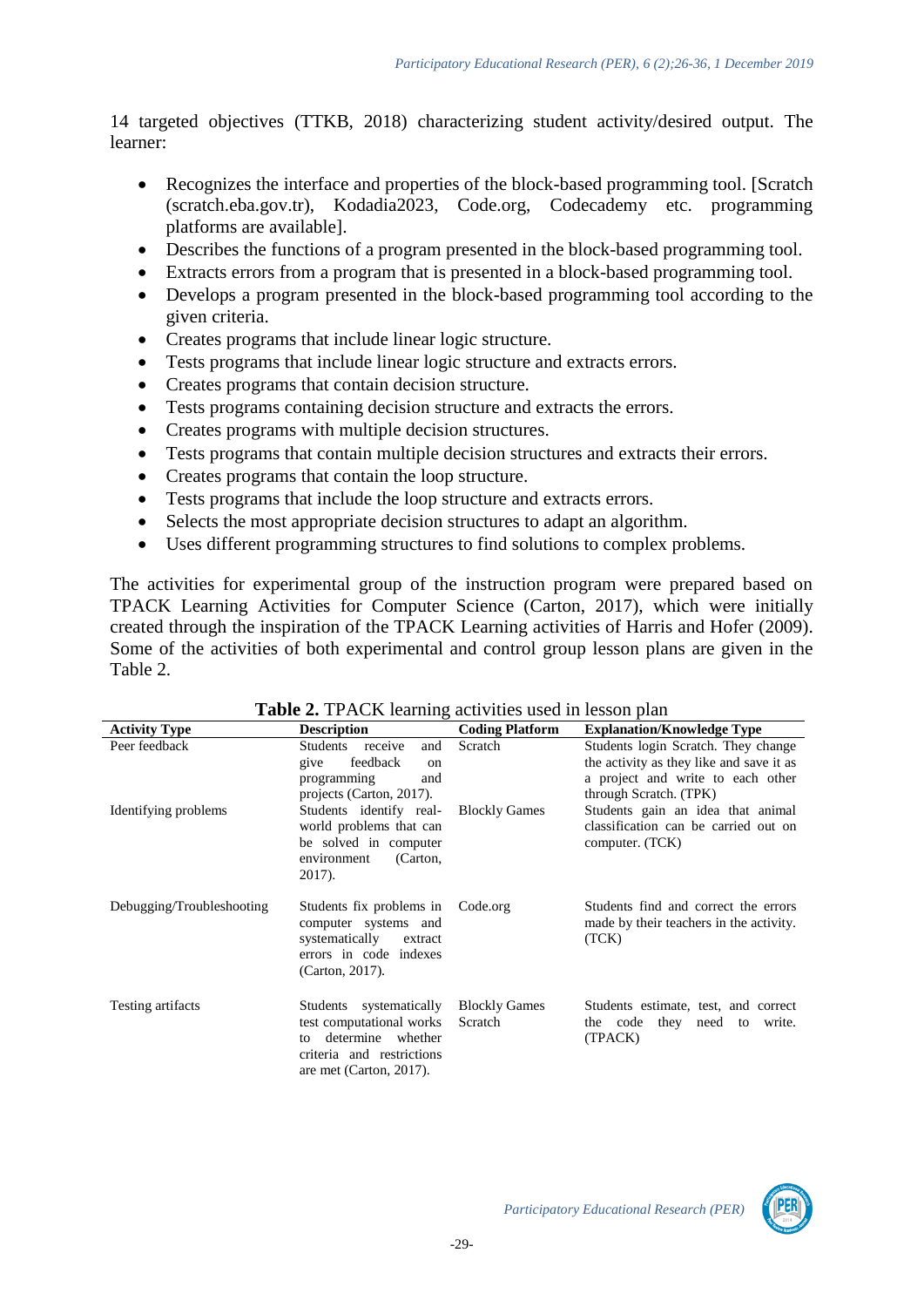| Simplifying complex code   | Students change a part of<br>the code to contain fewer<br>codes without causing<br>any changes<br>(Carton,<br>2017).                                    | Code.org                           | Students convert the long code that<br>they write to loop code. (TCK)                                                                                                                           |
|----------------------------|---------------------------------------------------------------------------------------------------------------------------------------------------------|------------------------------------|-------------------------------------------------------------------------------------------------------------------------------------------------------------------------------------------------|
| Decomposing problems       | Students divide problems<br>into more manageable<br>sub-problems<br>(Carton,<br>2017).                                                                  | <b>Blockly Games</b>               | In order to write the required code,<br>students first determine which codes<br>are repeated in a cycle and then<br>determine how many loops they have<br>entered. (TPACK)                      |
| Evaluating problems        | <b>Students</b><br>evaluate<br>problems to determine<br>that they can be solved in<br>computable<br>a<br>way<br>(Carton, 2017).                         | Paper                              | The students evaluate whether the<br>problem can be transformed into<br>codes. (PCK)                                                                                                            |
| Discussing problems        | Students discuss and ask<br>clarifying<br>questions<br>about a<br>problem's ability to be<br>solved with a<br>computational approach<br>(Carton, 2017). | Code.org                           | The students discuss the algorithm as<br>a group on the given codes. (PCK)                                                                                                                      |
| Creating artifacts         | Students create<br>computational<br>artifacts<br>to<br>solve problems, express<br>themselves, or complete<br>tasks. (Carton, 2017).                     | <b>Touch Develop</b><br>Code.org   | Students form a shape with codes.<br>(TPACK)                                                                                                                                                    |
| Designing/Creating modules | <b>Students</b><br>design<br>and<br>create<br>systems of interacting<br>modules and abstractions<br>(Carton, 2017).                                     | Microsoft<br>Small<br><b>Basic</b> | Students create a code that prints the<br>text and that changes according to the<br>situation on the computer screen.<br>They create a project that covers all<br>the learning process. (TPACK) |

As shown in Table, 2 blockly, code.org, scratch, touch develop and small basic code platforms were used for experimental and control groups. Giving and receiving peer feedback, identifying problems, debugging/troubleshooting, testing artifacts, simplifying complex codes, decomposing problems, evaluating problems, discussing problems, creating artifacts, designing/creating modules are learning activities introduced by Carton (2017) as "interpret, improve and abstract" activity types.

Since the experimental and control group students were thought to own sufficient knowledge and skills of computer use, there was no need for a pre-study. The application covers a period of 6 weeks / 12 hours. The application was conducted in the Computer Laboratory with the computers, speakers, an interactive board and internet connection.

## *Data collection tools*

The achievement test, problem solving inventory for children at elementary level and computational thinking scales are made use of to collect data. The achievement test for the pre-test and post-test use in the study was developed by the researcher with 40 questions related to the Problem Solving and Programming unit. Content validity and face validity of the test are examined by some experts in this field. As a result, the number of test items were

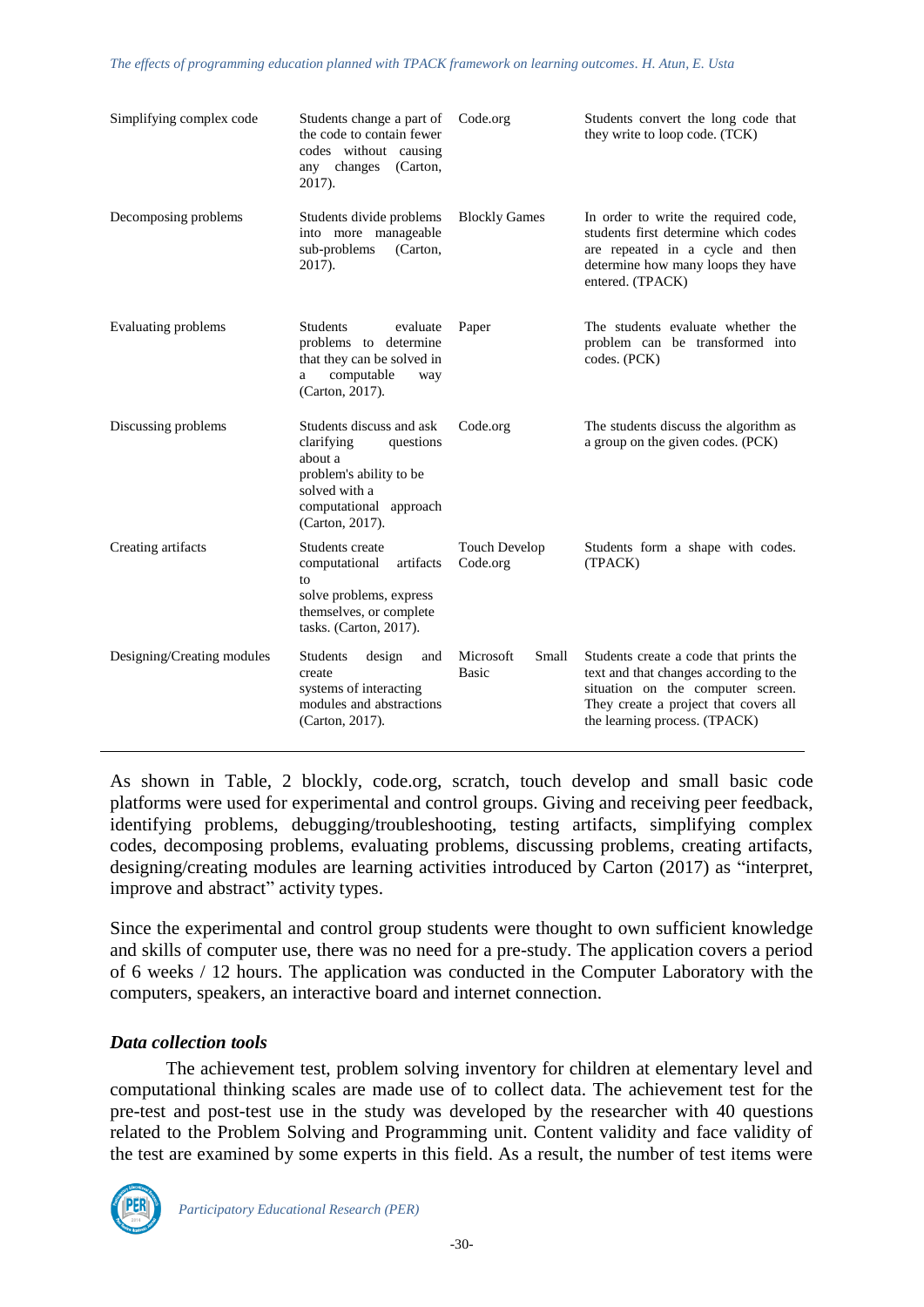reduced to 25. The final version of the achievement test consists of 25 multiple choice questions, including eight knowledge, four comprehension, four applications, five analyses and four syntheses, pursuant to Bloom's Taxonomy. The purpose of using this achievement test is to control the students' knowledge about "Programming, Linear Logic Structure, Decision Structure, Multiple Decision Structure, Loop Structure, Complex Problem Structure" in terms of pre-test and post-test, and to reveal the cognitive differences between the groups.

With a view to measuring students' perceptions of problem-solving skills, Problem Solving Inventory for Children at Elementary Level was developed by Serin, Bulut Serin and Saygılı (2010). The scale consists of 24 items which are developed in 5-point Likert type scale. The scale consists of three factors: Confidence in Problem Solving, Self-Control and Avoidance. The internal consistency coefficient of the scale is 0.80. The scale is original and the first inventory of this sort developed for the field of education in Turkey.

In order to measure the students' computer thinking skills, [The Scale of Computer Thinking Skill Levels for Secondary Level Level] developed by Korkmaz, Çakır and Özden (2016) was used. The scale consists of 22 items developed in 5-point Likert type scale. The scale consists of 5 different factors: Creativity, Algorithmic Thinking, Collaboration, Critical Thinking and Problem Solving. The internal consistency coefficient of the scale is 0.81

## *Data analysis*

The independent samples t-test is used to examine the differentiation between two groups which are independent from each other and equal in average (Ross, 2014). The quantitative measurement tools were applied to all groups of the 6th graders in the schools. Due to the fact that almost all of the achievement scores were the same, class A was selected as the experimental group and class B was selected as the control group. The assumption of normality required for parametric tests was tested before analyzing students' t-test results of the pre-test and post-test scores in the experimental and control groups.

In order to test the effect of TPACK-supported instruction program on pre-test post-test control group design, independent samples t-test was used in SPSS. For independent samples, it was investigated if differences between t-tests of two unrelated sampling means was significant or not. Before T-test analysis, whether the variances are homogenous or not is also ensured. For this, p value should be greater than 0.05. According to all pre-test and post-test results of the experimental and control groups, it was concluded that the variances were homogeneous ( $p$  $>$  .05).

In the analysis, the difference between the difference points of the experimental and control groups were examined by p value. It is then concluded that; there is a significant difference when  $p < .05$  and there is no significant difference when  $p > .05$ .

Results

## *Research findings related to students' academic achievement*

1.Is there any significant difference between the pre-test scores of the experimental and control groups in relation to their academic achievement?



*Participatory Educational Research (PER)*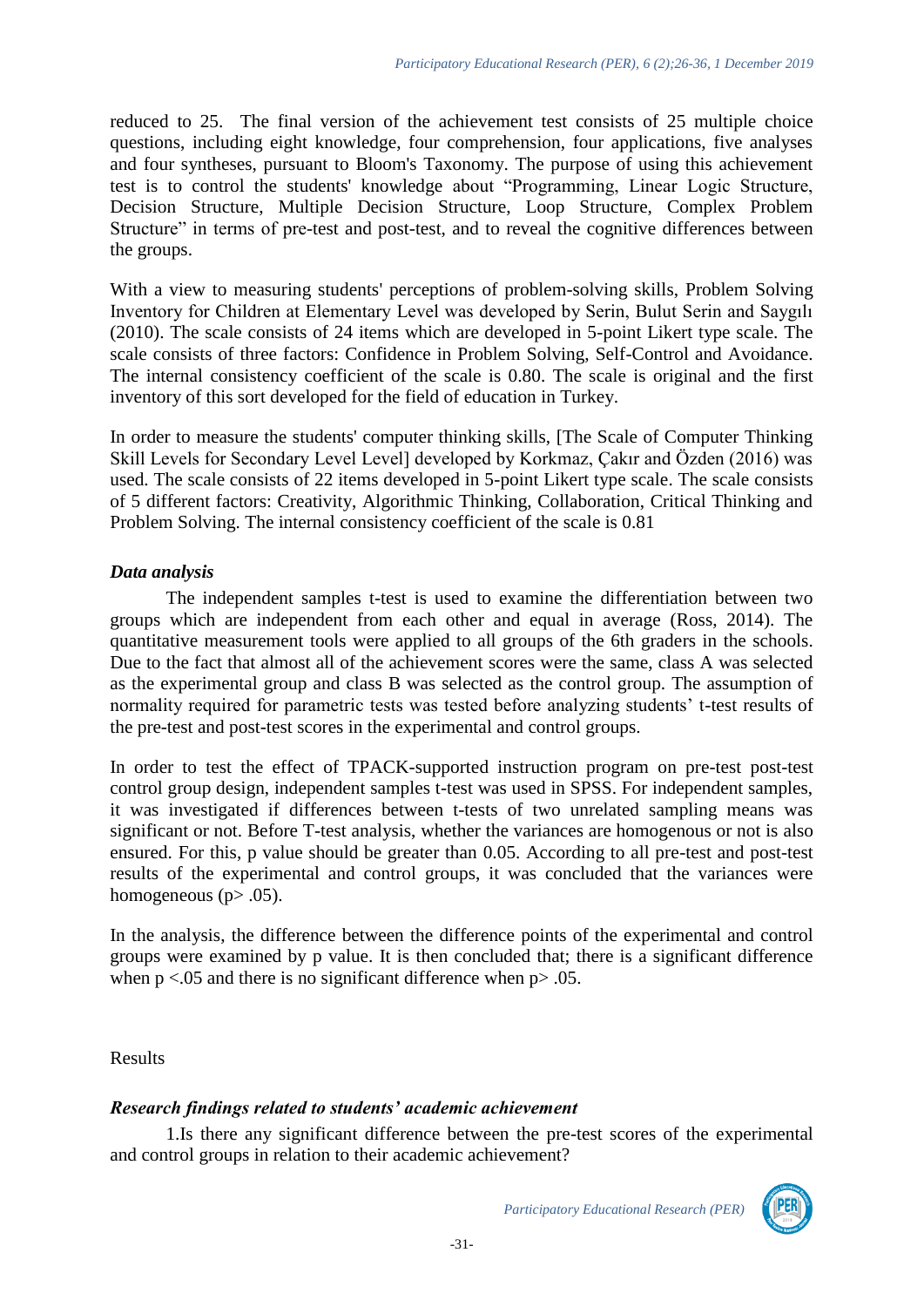| acmevement.  |          |             |            |     |       |       |  |  |
|--------------|----------|-------------|------------|-----|-------|-------|--|--|
| Group        |          | -43         |            | sd  |       |       |  |  |
| Experimental | n<br>ZU  | <u>J.JJ</u> | 1,36       | 30  | 0,058 | 0.954 |  |  |
| `ontrol      | <u>_</u> | ר בי<br>ے ب | 54<br>⊥…∪¬ | ر ب |       |       |  |  |

**Table 3 -** Pre-test analysis of experimental and control groups in terms of academic achievement.

Based on these findings, it can be said that experimental and control group students are not different from each other in terms of academic achievement and their mean scores are almost the same.

2.Is there any significant difference between the post-test scores in relation the academic achievement of the experimental and control groups?

**Table 4 -** Post-test analysis of experimental and control groups in terms of academic

| achievement. |            |       |      |    |      |       |  |  |
|--------------|------------|-------|------|----|------|-------|--|--|
| Group        |            | ∡∍    | ື    | sd |      |       |  |  |
| Experimental | 20         | 18,55 | 4,80 |    |      |       |  |  |
| control_     | <u>ы</u> . | 14.29 | 6.21 | 39 | 2,45 | 0,019 |  |  |

As shown in Table 4, it is seen that there is a significant difference between the post-test average scores of students (t = 2.45, p < 0.05). The average number of questions that the experimental group answered correctly in the post-academic achievement test was  $x = 18.55$ , and the average number of questions that the control group answered correctly in the postacademic achievement test was  $x = 14.29$ . The mean score of the control group was  $x = 74.20$ and the mean score of the control group was found as  $x = 57,16$ .

Based on these findings, it would be fair to articulate that the average of the experimental group was significantly higher than the average of the control group, and TPACK-supported education improves the academic achievement of the students.

## *Research findings related to students' problem-solving skills*

1. Is there any significant difference between the problem-solving inventory pre-test scores of the experimental and control groups?

**Table 5 –** Pre-test analysis of experimental and control groups in terms of problem-solving

| 1.111<br>SK11IS. |          |                                                |              |    |         |       |  |
|------------------|----------|------------------------------------------------|--------------|----|---------|-------|--|
| Group            |          | $\overline{\phantom{a}}$                       | ັ            | sd |         |       |  |
| Experimental     | ንበ<br>ZU | 2.34<br>−رہ∠                                   | 0,67         |    |         | 52    |  |
| Control          | <u>_</u> | $\sim$ $\sim$ 1<br>$\sim$ $\sim$ $\sim$ $\sim$ | 0.92<br>いっプム | 39 | $-1,46$ | 0.132 |  |

Based on these findings, it can be said that experimental and control group students are not different from each other in terms of problem-solving skills.

2. Is there any significant difference between the problem-solving inventory post-tests of the experimental and control groups?

|        | Table 6 – Post-test analysis of experimental and control groups in terms of problem-solving |
|--------|---------------------------------------------------------------------------------------------|
| ەك 11. |                                                                                             |

| skills.      |          |              |      |    |         |       |  |
|--------------|----------|--------------|------|----|---------|-------|--|
| Group        |          | 43           |      | sd |         |       |  |
| Experimental | 20       | 3,63         | 0,60 | 39 | ን 97    | 0,005 |  |
| Control      | <u>_</u> | 2. Q2<br>ريد | 0,87 |    | $\sim,$ |       |  |

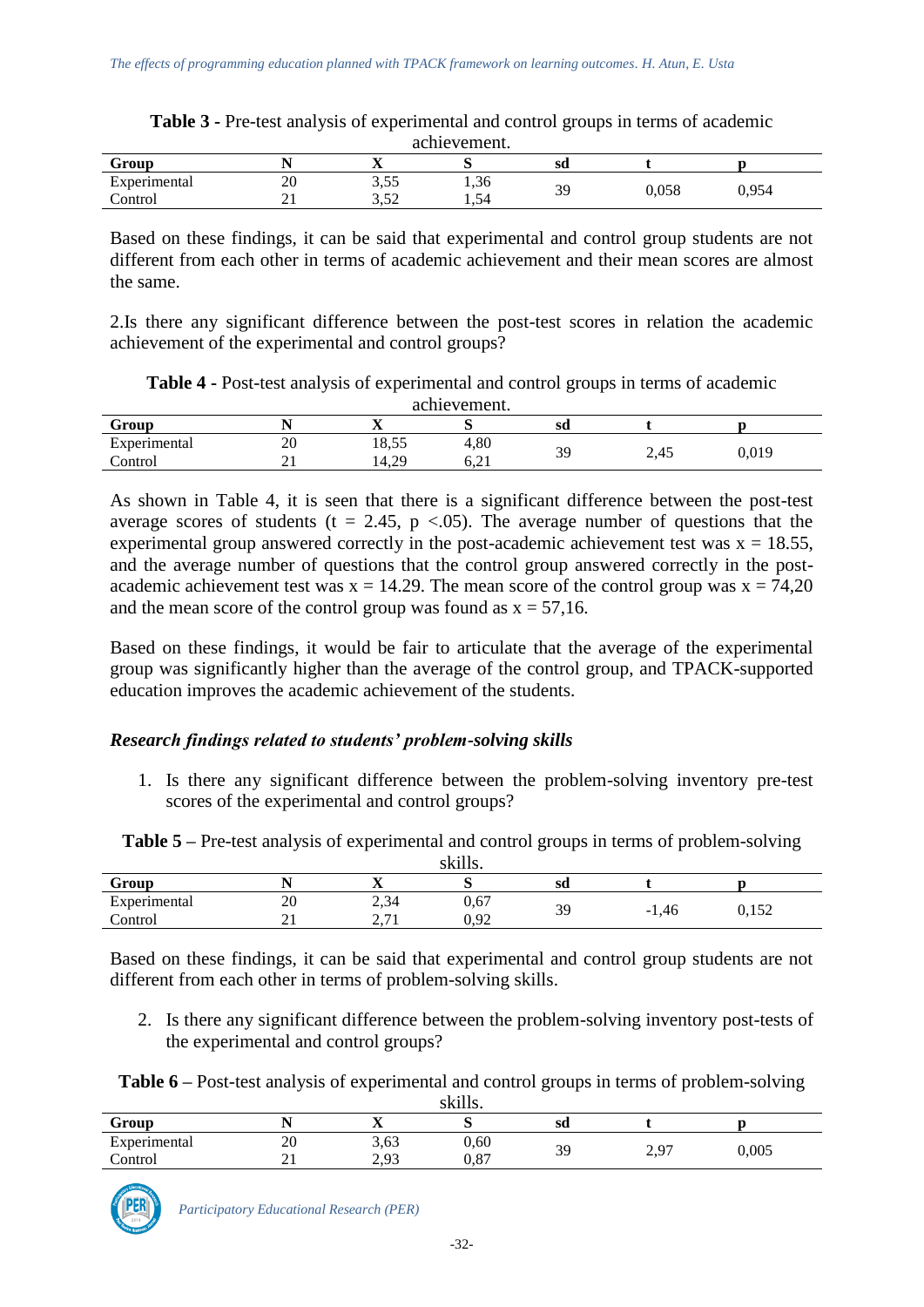As shown in Table 6, it is seen that there is a significant difference between the post-test mean scores of the students (t = 2.97, p = <.05). While the mean of the experimental group responses to the problem-solving inventory was  $x = 3.63$ , the mean of the responses belonging to the control group was  $x = 2.93$ .

Based on these findings, it can be said that the mean of the experimental group is significantly higher than the mean of the control group, that is TPACK-supported education improves the students' problem-solving skills perception.

#### *Research findings related to students' computational thinking skills*

1. Is there any significant difference between the pre-test scores of the students in relation to the computational thinking skills?

**Table 7 –** Pre-test analysis of experimental and control groups in terms of computational thinking skills**.**

| Group        |                    | $-$<br>$\overline{\phantom{a}}$ |               | sd  |            |       |  |
|--------------|--------------------|---------------------------------|---------------|-----|------------|-------|--|
| Experimental | $\sim$<br>ZU<br>__ | $-7$<br>بالوريد                 | 0.72<br>0, 10 | 30  |            |       |  |
| `ontroi      | <b>A</b>           | $\sim$<br>روڪ                   | റ റെ<br>v.o.  | ر ب | -2,00<br>- | 0,058 |  |

Based on these findings, it can be said that experimental and control group students do not differ from each other in terms of computer thinking skills.

2. Is there any significant difference between the post-test scores of the students in relation to their computational thinking skills?

**Table 8 –** Post-test analysis of experimental and control groups in terms of computational thinking skills**.**

| $\text{minimize}$ $\text{min.}$ |          |                    |                    |     |               |       |  |
|---------------------------------|----------|--------------------|--------------------|-----|---------------|-------|--|
| Group                           |          | --<br>-45          |                    | sd  |               |       |  |
| Experimental                    | ററ<br>∠∪ | റ റെ<br><b>J,O</b> | 0,69               | 3q  | $\sim$ $\sim$ |       |  |
| Control                         | --       | 2 2 Q<br>رىدە      | $\sim$ $\pi$<br>v. | ر ب | ر ر. ب        | 0.015 |  |

As shown in table 7, it is seen that there is a significant difference between the students' posttest mean scores of computational thinking skills ( $t = 2.55$  p <.05). The average of the responses of the experimental group to the computational thinking skill scale was  $x = 3.87$ , and the average of the answers of the control was  $x = 3.29$ .

Based on these findings, the mean of the experimental group seems to be significantly higher than the average of the control group.

## **Conclusion**

The arrival of educational technologies in our lives has paved the way for the integration of technology into education. Here, the integration of technology into education means not only adding technology to education but also making it an integral part of all the educational processes in accordance with the learning objectives. What is more, the key phases i.e. planning, evaluation and execution should go hand in hand with technology. Thence technology integration depends on teachers' knowledge of technology, pedagogy and content knowledge (Pierson, 2001) to a large extent. Mishra and Koehler (2006) formed the framework of Technological Pedagogical Content Knowledge (TPACK) to address this. Since then technology-based teaching programs has been positively influenced by the TPACK framework (Angeli & Valanides, 2009) and the learning / teaching activities have begun to be

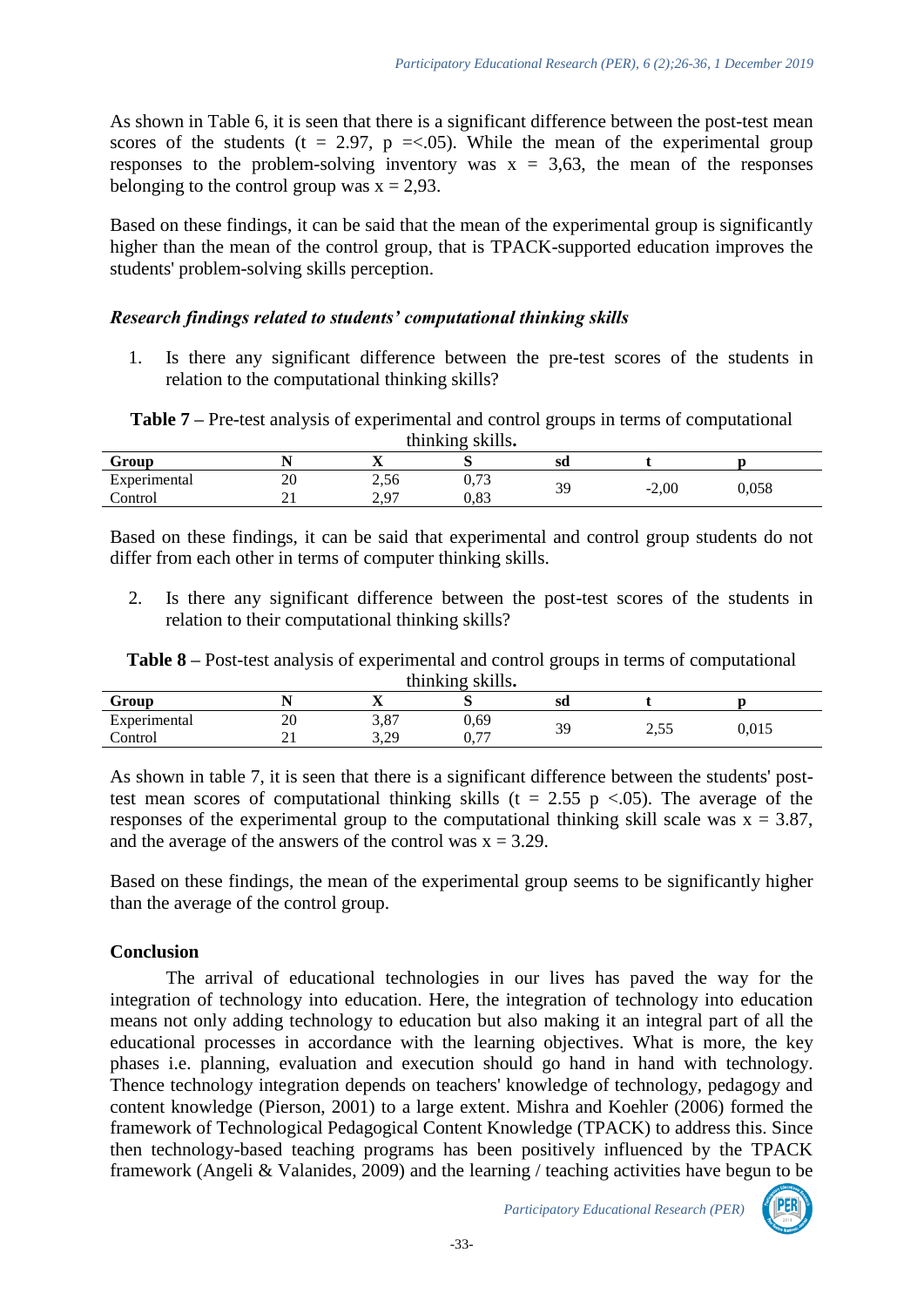based on the TPACK framework (Harris and Hofer, 2009). It is revealed that, TPACK is an effective framework not only for teacher education but also for primary and secondary education and it can be used for the benefit of both students (primary/secondary/high school) and teachers. There are studies found in the literature investigating the effects of course plans on teachers and students which are formed by TPACK framework (Brill, Listman & Kapila, 2015; Kontkanen et al., 2017; Hofer & Harris, 2010; Wetzel & Marshall, 2011; Doering et al., 2014; Aisyah, 2013). However, no research witnessed regarding the use of TPACK framework in the computing/informatics/programming courses curricula examining learning of students in the secondary school. In order to fill this gap diagnosed, the purpose of this study is to investigate the effects of Information Technologies and Software course created by TPACK framework on students. Since the programming course is generally seen as the most difficult course to be dealt with (Yadin, 2011), it has been decided to do this research on Programming subject of Problem Solving and Programming unit. As a result of the research conducted with the pre-test, post-test, and semi-experimental design with control group, the following findings and remarks are shared.

There is no significant difference between the pre-tests of the experimental and control groups according to their academic achievement, indicating that both groups are identical in terms of academic achievement in programming subject. In the t-test analysis of post-tests, a significant difference was found in favor of the experimental group. Similarly, in a research conducted, it was found out that the lesson plans prepared in the framework of TPACK were effective in teaching abstract topics in mathematics and science (Brill, et al., 2015) and in teaching of geography (Doering, et al., 2014). There is an improvement in problem-solving skills of both groups' compared pre and post-test results. However, experimental group students' problem-solving skills developed significantly. Dealing with the programming course already contributes to improved problem-solving skills and computational thinking skills (Bers, Flannery, Kazakoff & Sullivan, 2014), yet TPACK framework adds onto this effect (Tee & Lee, 2011). Similar to the findings in problem-solving t-tests, a significant difference was found in t-test scores of computational thinking skills in favor of the experimental group. The higher-order skills such as problem solving and computational thinking were high in the experimental group, bearing resemblance to studies of nature. In one of these studies, it was found that the use of TPACK model in education improves students' critical thinking and computer literacy (Aisyah, 2013), while in another, TPACK model helps students to develop skills such as critical thinking, creativity and collaborative communication (Brown, et al., 2011).

According to these results, using TPACK as a framework to deliver computing/programming/informational technology courses can be suggested considering the potential benefits for students in terms of academic achievement, problem-solving and computational thinking skills. Taking into account appropriate educational settings for the 21st century, using and improving TPACK framework for primary and secondary school students is fundamental.

There are some limitations in this research that need to be mentioned. Owing to the fact that the research is limited to only 41 people in total, it is recommended to keep the sample wider in future research. At the same time, it is useful to keep the age range wider in possible future research for the research is limited to  $6<sup>th</sup>$  graders only. Moreover, the effects of creating a lesson plan with TPACK framework on teachers are not touched upon in this paper. In future research, challenges faced alongside struggles and accomplishments while using TPACK as a framework can be examined.

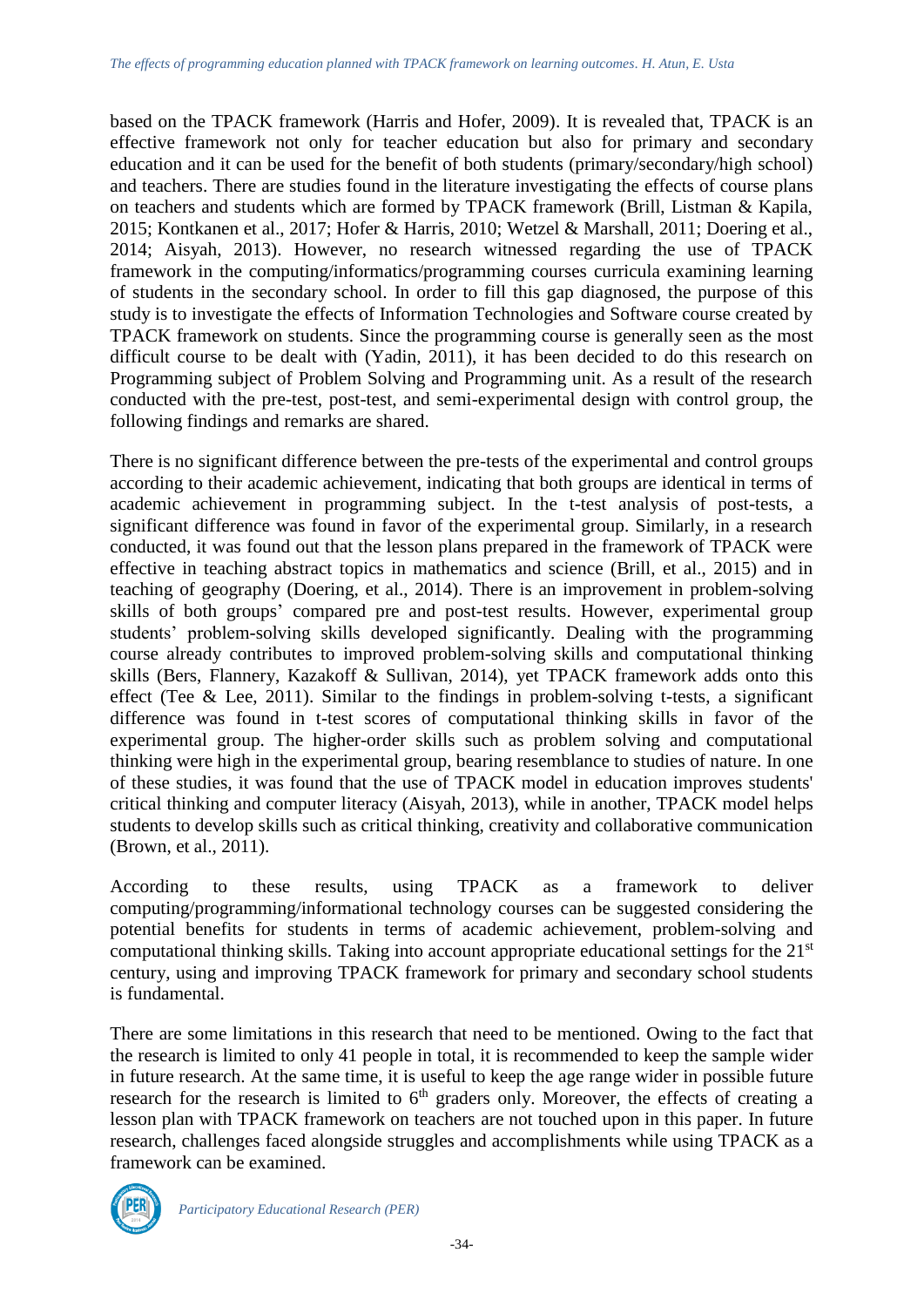# **References**

- Aisyah, A. R. (2013). The Development of Working Design through Characterized Technology Pedagogy and Content Knowledge in the Elementary Schools' Instructional. *Procedia-Social and Behavioral Sciences,* 103, 1016-1024.
- Angeli, C., and Valanides, N. (2005). Preservice elementary teachers as information and communication technology designers: An instructional system design model based on an expanded view of pedagogical content knowledge. *Journal of Computer Assisted Learning*, 21(4), 292-302.
- Angeli, C., & Valanides, N. (2009). Epistemological and methodological issues for the conceptualization, development, and assessment of ICT–TPCK: Advances in technological pedagogical content knowledge (TPCK). *Computers & Education*, 52(1), 154-168.
- Bers, M. U., Flannery, L., Kazakoff, E. R., and Sullivan, A. (2014). Computational thinking and tinkering: Exploration of an early childhood robotics curriculum. *Computers & Education*, *72*, 145-157.
- Brill, A. S., Listman, J. B. and Kapila, V. (2015). Using robotics as the technological foundation for the TPACK framework in K-12 classrooms. In 2015 ASEE Annual Conference & Exposition (pp. 26-1679).
- Brown, C. A., Neal, R. E. & Fine, B. (2011). Using 21st Century Thinking Skills Applied to the TPACK Instructional Model. Paper presented at the annual meeting of the AECT International Convention, Hyatt Regency Jacksonville Riverfront, Jacksonville, FL, Nov 08, 2011
- Carton, R. (2017). TPACK learning activity types for secondary computer science courses. *Graduate Research Papers*. 139.
- Chao, P. Y. (2016). Exploring students' computational practice, design and performance of problem-solving through a visual programming environment. *Computers & Education*, *95*, 202-215.
- Chen, G., Shen, J., Barth-Cohen, L., Jiang, S., Huang, X., & Eltoukhy, M. (2017). Assessing elementary students' computational thinking in everyday reasoning and robotics programming. *Computers & Education*, *109*, 162-175.
- Cox, S., and Graham, C. R. (2009). Using an elaborated model of the TPACK framework to analyze and depict teacher knowledge. *TechTrends*, 53(5), 60-69.
- Doering, A., Koseoglu, S., Scharber, C., Henrickson, J., & Lanegran, D. (2014). Technology integration in K–12 geography education using TPACK as a conceptual model. *Journal of Geography*, 113(6), 223-237.
- Harris, J., and Hofer, M. (2009). Instructional planning activity types as vehicles for curriculum-based TPACK development. In Society for Information Technology & Teacher Education International Conference (pp. 4087-4095). Association for the Advancement of Computing in Education (AACE).
- Hofer, M., and Harris, J. (2010). Differentiating TPACK development: Using learning activity types with inservice and preservice teachers. In Society for Information Technology & Teacher Education International Conference (pp. 3857-3864). Association for the Advancement of Computing in Education (AACE).
- Hu, C., and Fyfe, V. (2010). Impact of a new curriculum on pre-service teachers' Technical, Pedagogical and Content Knowledge (TPACK). Curriculum, technology and transformation for an unknown future: Proceedings ascilite Sydney, 185-189.
- ISTE (International Society for Technology in Education). (2007). National educational technology standards and performance indicators for students. Eugene, OR: International Society for Technology in Education